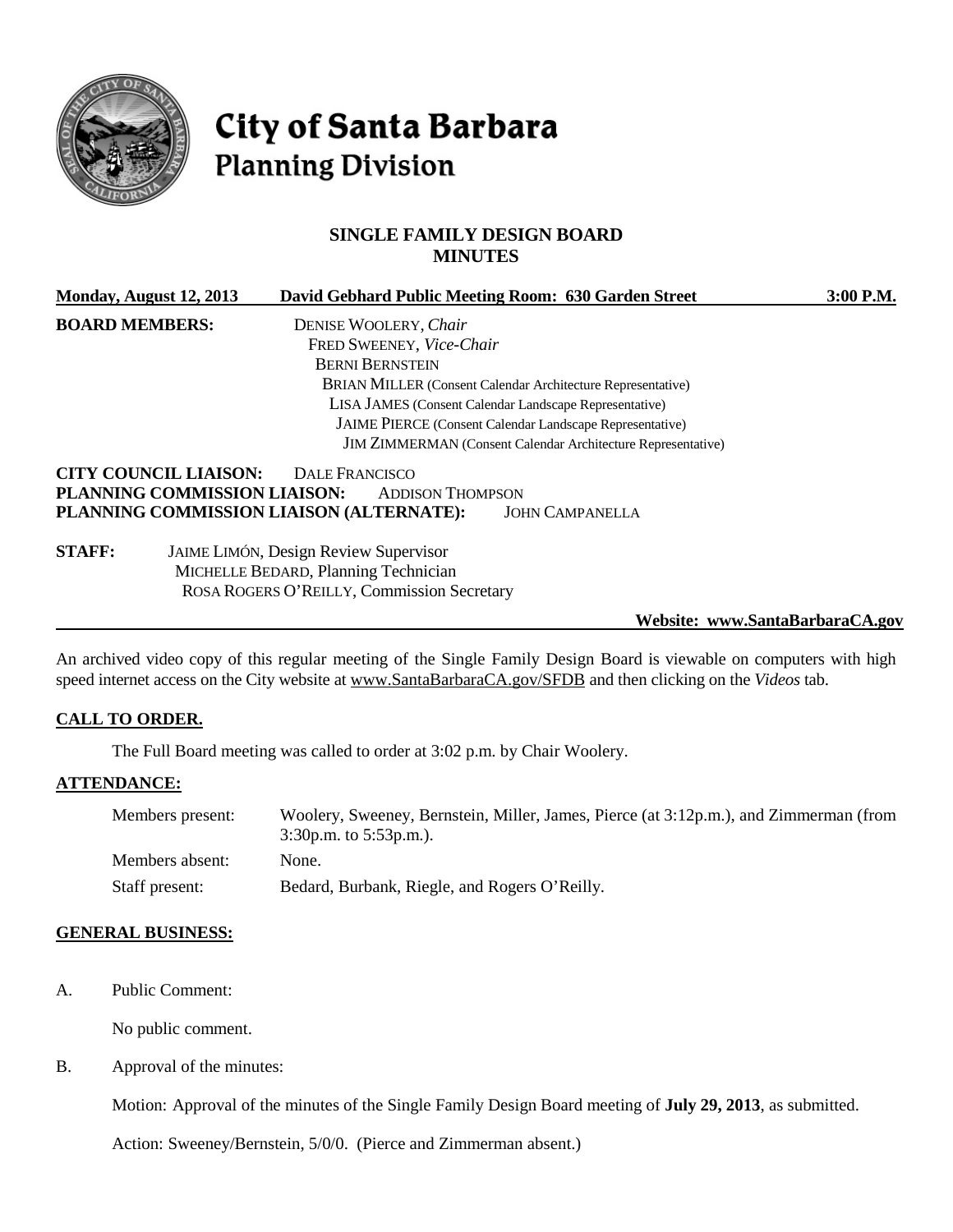- C. Consent Calendars:
	- Motion: Ratify the Consent Calendar of **August 5, 2013**. The Consent Calendar was reviewed by Brian Miller and Lisa James.
	- Action: Bernstein/Woolery, 5/0/0. Motion carried. (Pierce and Zimmerman absent.)
	- Motion: Ratify the Consent Calendar of **August 12, 2013**. The Consent Calendar was reviewed by Brian Miller and Lisa James.
	- Action: Miller/Bernstein, 5/0/0. Motion carried. (Pierce and Zimmerman absent.)
- D. Announcements, requests by applicants for continuances and withdrawals, future agenda items, and appeals. No announcements.
- E. Subcommittee Reports.

No subcommittee reports.

# **\*\*THE BOARD TOOK A BRIEF RECESS AT 3:09 P.M. AND RECONVENED AT 3:12 P.M.\*\***

## **SFDB-CONCEPT REVIEW (CONT.)**

## **1. 1222 SHORELINE DR E-3/SD-3 Zone**

**(3:10)** Assessor's Parcel Number: 045-214-021 Application Number: MST2013-00207 Owner: Janice & Robert Kopf Trust Architect: James Zimmerman

> (Proposal to demolish an existing 1,160 square foot, one-story, single-family residence and 440 square foot garage and construction of a new 1,680 square foot, two-story, single-family residence, with a detached 440 square foot, two-car garage, located on a 5,662 square foot lot within the appealable jurisdiction of the Coastal Zone. The proposed total of 2,120 square feet is 82% of the required floor-tolot area ratio (FAR). The project includes Planning Commission review for a Coastal Development Permit. The proposal will address violations identified in ZIR2013-00048.)

> **(Third concept review. Comments only; project requires environmental assessment and Planning Commission review for a Coastal Development Permit. The project was last reviewed at SFDB on June 17, 2013.)**

Actual time: 3:12 p.m.

Vice-Chair Sweeney read a statement regarding sole proprietorships exceptions, and Board member presentations.

Present: Jim Zimmerman, Architect; and Robert and Janice Kopf, Owners.

Public comment opened at 3:22 p.m.

1) Kathy Koury; wants the master bedroom window sill height to be conditioned at a minimum of 5 feet 6-inches height to preserve the privacy of her bedroom and private yard areas, and had a question regarding the size of the north bathroom window.

Public comment closed at 3:24 p.m.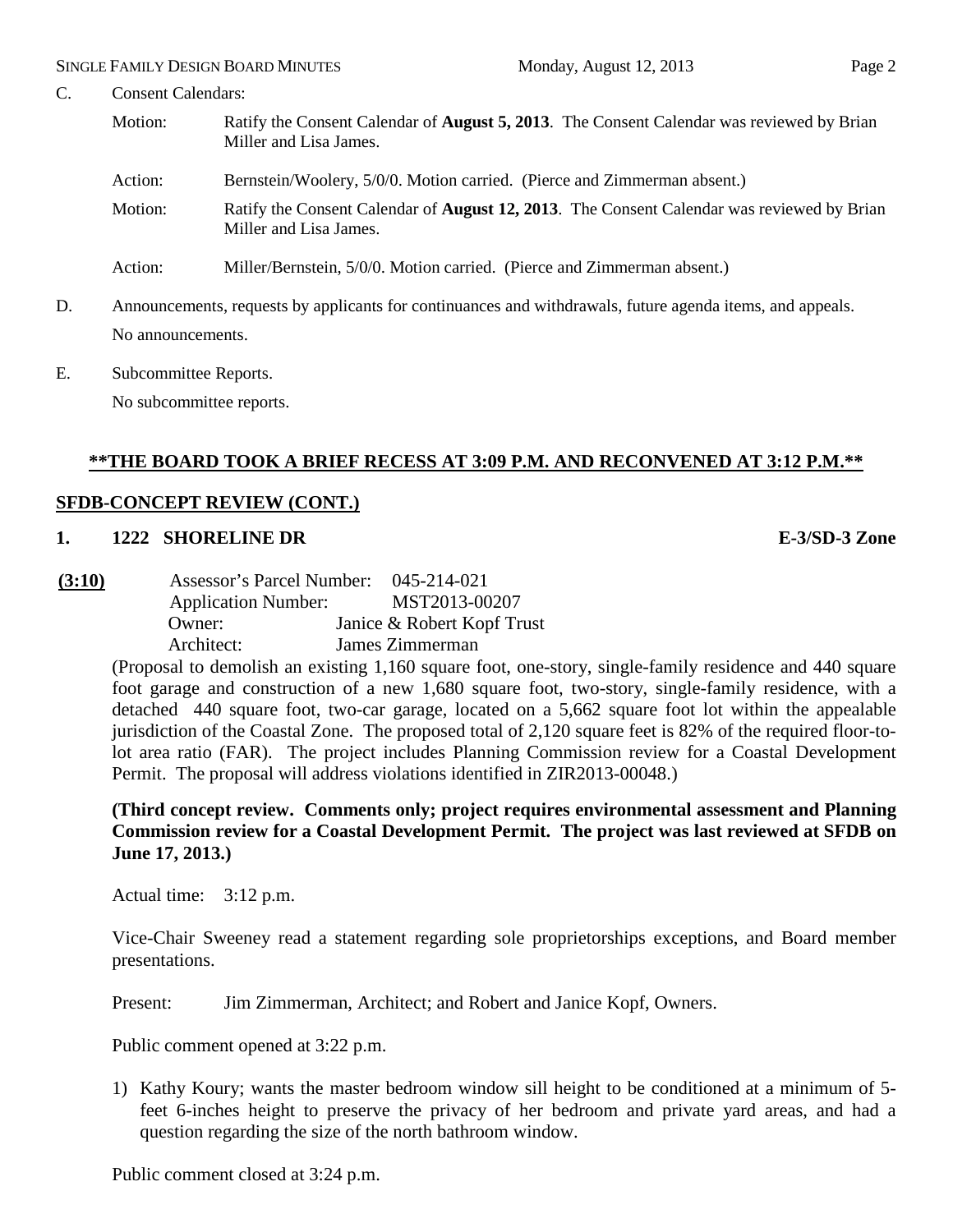| <b>Motion:</b> | Continued indefinitely to Planning Commission to return to Full Board with            |
|----------------|---------------------------------------------------------------------------------------|
|                | comments:                                                                             |
|                | 1) The applicant has addressed the Single Family Design Board's concerns. The project |
|                | represents a compatible and acceptable architectural design and site plan.            |
| Action:        | Sweeney/Pierce, 6/0/0. Motion carried. (Zimmerman stepped down).                      |

# **PROJECT DESIGN REVIEW**

#### **2. 448 ALAN RD E-3/SD-3 Zone**

| (3:45) | Assessor's Parcel Number: 047-072-007 |                                    |
|--------|---------------------------------------|------------------------------------|
|        | <b>Application Number:</b>            | MST2013-00062                      |
|        | Owner:                                | <b>Merrill Family Living Trust</b> |
|        | Architect:                            | <b>Kurt Magness</b>                |
|        | Engineer:                             | Dale Weber                         |
|        | Applicant:                            | Michael Merrill                    |

(Proposal to demolish an existing, one-story 1,529 square foot, single-family residence and 329 square foot detached carport, and construct a new, one-story, 1,645 square foot, single-family residence and an attached, 434 square foot, two-car garage. The proposal involves a total of 3,620 cubic yards of site grading. The proposed total of 2,079 square feet, located on a 10,018 square foot lot, is 56% of the maximum floor-to-lot area ratio (FAR). The project includes Planning Commission review for a Coastal Development Permit. This is a revised application to replace the prior two-story proposal (MST2010- 00366).)

## **(Project Design Approval requested. Project requires compliance with Planning Commission Resolution No. 010-13.)**

- Actual time: 3:30 p.m.
- Present: Kurk Magness, Architect; Michael Merrill, Owner; and Chuck McClure, Landscape Architect.
- **Motion: Project Design Approval with the finding that the Neighborhood Preservation Ordinance criteria have been met as stated in Subsection 22.69.050 of the City of Santa Barbara Municipal Code, and continued to Consent for Final Approval with comments:**
	- 1) The Board had positive comments regarding neighborhood compatibility, quality of architecture and materials, and consistency and appearance.
	- 2) Study the chimney.
	- 3) Provide spec sheets and photos of the garage door.
	- 4) Provide a color board.
- Action: Miller/James, 7/0/0. Motion carried.

#### **\*\*THE BOARD TOOK A BRIEF RECESS AT 4:01 P.M. AND RECONVENED AT 4:10 P.M.\*\***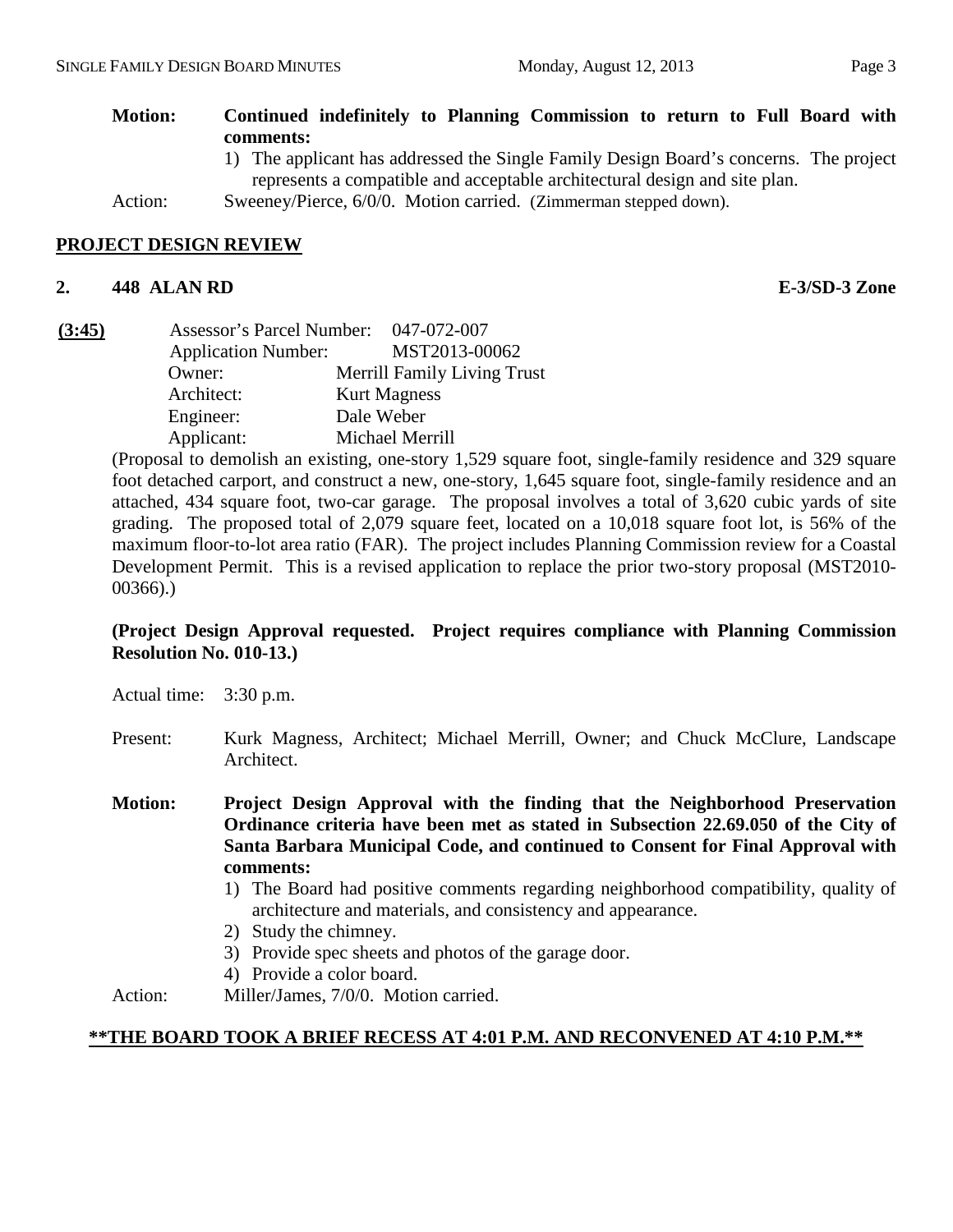# **CONCEPT REVIEW - NEW ITEM: PUBLIC HEARING**

# **3. 958 GARCIA RD E-1 Zone**

**(4:15)** Assessor's Parcel Number: 029-261-013 Application Number: MST2013-00308 Owner: Schaeffer Family Trust Architect: Paul Zink

(Proposal to construct a 208 square foot, first-story addition, and a 322 square foot, second-story addition above the garage to an existing, one-story, 1,434 square foot, single-family residence, and a detached, 566 square foot, two-car garage, with half-bath and laundry room. The proposal will result in a 2,530 square foot, two-story, single-family residence, including an attached, two-car garage. The proposal includes remodeling the existing residence, construction of a 364 square foot, detached, accessory structure, new site paving, a new raised deck and exterior stairs, new site and retaining walls, and the removal of storage and equipment structures. The proposed total of 2,894 square feet, located on a 17,234 square foot lot in the Hillside Design District, is 66% of the guideline floor-to-lot area ratio (FAR). The proposal will address violations identified in enforcement case ENF2013-00122. The project includes Staff Hearing Officer review for a requested zoning modification.)

# **(Comments only; project requires environmental assessment and Staff Hearing Officer review for a requested zoning modification.)**

Actual time: 4:10 p.m.

Present: Paul Zink, Architect.

Public comment opened at 4:23 p.m.

- 1) Florence Michel, opposition; expressed concerns regarding possible loss of private views.
- 2) Sharon Kilmer, opposition; expressed concerns regarding neighborhood compatibility, privacy, size bulk and scale, and questions of use. Requested story poles.
- 3) Victoria Bessinger, opposition; expressed concerns regarding neighborhood compatibility. Believes the second story over the garage will not be compatible with the neighborhood.
- 4) Judith Franks, opposition (submitted written material); expressed concerns regarding neighborhood compatibility, possible historic significance, and size bulk and scale.
- 5) Mary Miller, opposition; expressed concerns regarding the ceiling height, size bulk and scale, and neighborhood compatibility. Requested story poles.
- 6) Kellem de Forest, opposition; expressed concerns regarding the neighborhood's possible historic importance, and neighborhood compatibility. Suggested a Historic Structures Report be prepared. Reminded the Board of its obligation to have neighborhood preservation findings.
- 7) Stephen Hahn, opposition; expressed concerns regarding possible loss of private views, neighborhood compatibility, and size bulk and scale. Submitted a petition signed by neighbors on Garcia Rd.
- 8) Jim Slater, opposition; expressed concerns regarding neighborhood compatibility, and size bulk and scale.

Public comment closed at 4:41 p.m.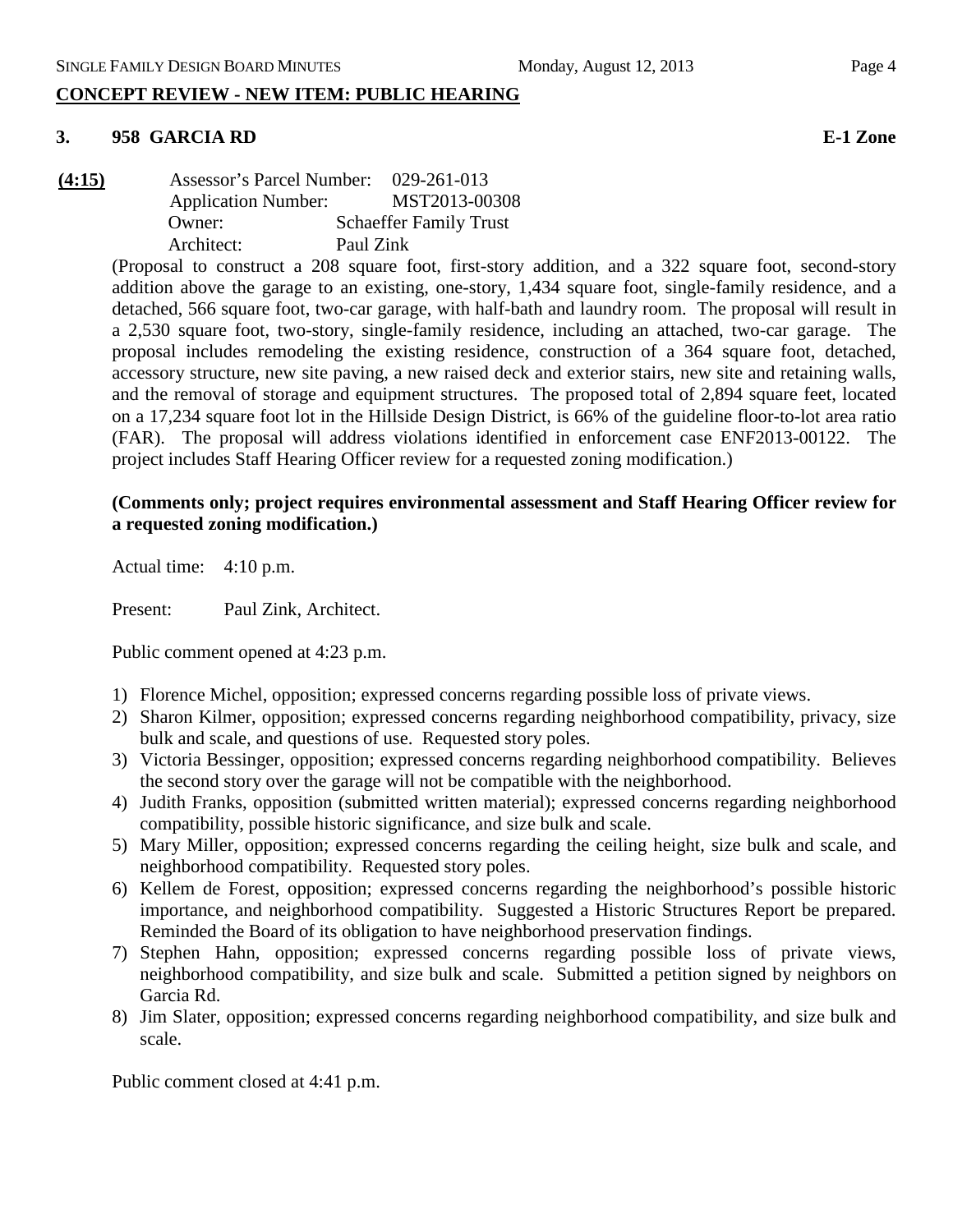# **Motion: Continued indefinitely to Full Board with comments:**

- 1) Study the location, size, and design of the entry element, the detached accessory structure and the second story over the garage.
- 2) The Board expressed concern regarding the proposed cantilevered, detached accessory building. Further study is requested of a more appropriate location and design solution.
- 3) Provide an arborist report.
- 4) The property owner should inform the tenant of the proposed project.
- 5) Study an alternate roof material.
- 6) Provide further definition of the driveway.
- 7) Provide complete site photographs, including all elevations of the existing residence.
- 8) Provide a study of the homes in the neighborhood.

Action: James/Sweeney, 5/0/0. Motion carried. (Miller and Pierce stepped down).

# **FINAL REVIEW**

## **4. 32 E ISLAY ST E-1 Zone**

| (5:00) | Assessor's Parcel Number:  | 027-102-005        |
|--------|----------------------------|--------------------|
|        | <b>Application Number:</b> | MST2012-00440      |
|        | Owner:                     | <b>Arthur Denk</b> |
|        | Architect:                 | Paul Zink          |

(Proposal to construct a 217 square foot, one-story, addition and a new 405 square foot, two-story, addition to an existing, one-story, 1,470 square foot, single-family residence. The proposal includes the demolition of an existing, detached, 270 square foot, one-car, garage, and construction of a new, attached, 317 square foot, one-car garage. A new 45 square foot second-floor balcony is proposed. The proposal includes two new trees in the rear yard; a new, 76-linear foot, 8-foot tall, wood fence along the rear property line; the existing hedge, located along the rear and side property line, is to be maintained. The proposed total of 2,409 square feet, located on a 6,080 square foot lot, is 89% of the required floorto-lot area ratio (FAR). The project includes Staff Hearing Officer review for requested zoning modifications.)

# **(Final Approval is requested. Project Design Approval was granted on April 8, 2013.)**

Actual time: 5:12 p.m.

Present: Paul Zink, Architect; and Arthur Denk, Owner.

Public comment opened at 5:17 p.m. As no one wished to speak, public comment was closed.

**Motion: Final Approval with the condition to identify the type of glass on the light fixtures; milky or seeded glass are both acceptable options.**

Action: Sweeney/Woolery, 5/0/0. Motion carried. (Miller and Pierce stepped down).

The ten-day appeal period was announced.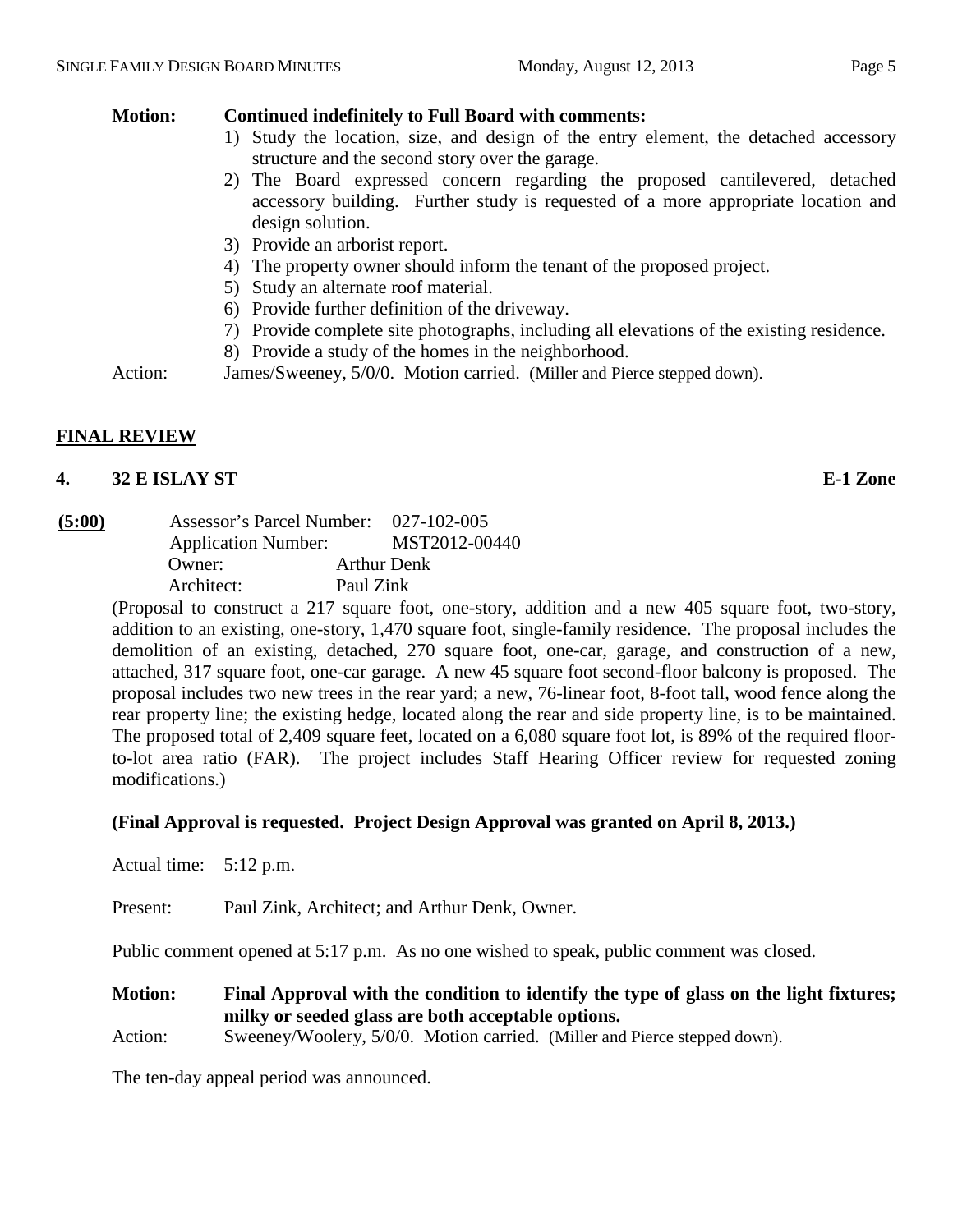#### **5. 2230 CLIFF DR E-3 Zone**

**(5:30)** Assessor's Parcel Number: 041-252-071 Application Number: MST2013-00162 Owner: Jory Teri & Seth Geiger Architect: Douglas Keep

> (Proposal to demolish the existing one-story, 1,216 square foot, single-family residence and construct a new 2,032 square foot, two-story, single-family residence and an attached 449 square foot, two-car garage, located on a 5,428 square foot lot. The proposal includes 858 cubic yards of grading to be balanced on site. The proposal requires review by the Parks and Recreation Department for the proposed removal and replacement of trees. The proposed total of 2,481 square feet is 98% of the required maximum floor-to-lot area ratio (FAR). The project includes Staff Hearing Officer review for requested zoning modifications.)

> **(Project Design Approval requested. Project requires compliance with Staff Hearing Officer Resolution No. 041-13. The project was last review by SFDB on June 3, 2013.)**

Actual time: 5:20 p.m.

Present: Douglas Keep, Architect.

Public comment opened at 5:25 p.m.

1) Robert Pietsch; is generally supportive of the project, however expressed concerns regarding the overall size. Had questions regarding the City's ability to ensure the project would be built as presented.

#### **Motion: Continued indefinitely to Full Board with comments:**

- 1) Study a reduction of plate heights on both floors.
- 2) Make an effort to substantially lower the ridge line by two feet, where possible.
- 3) Reduce the square footage on the second story so that the second floor does not create a two-story vertical façade.
- 4) Provide fence details including heights and materials.
- Action: Sweeney/Miller, 7/0/0. Motion carried.

# **\*\*THE BOARD TOOK A SCHEDULED RECESS AT 5:53 P.M. AND RECONVENED AT 6:24 P.M.\*\***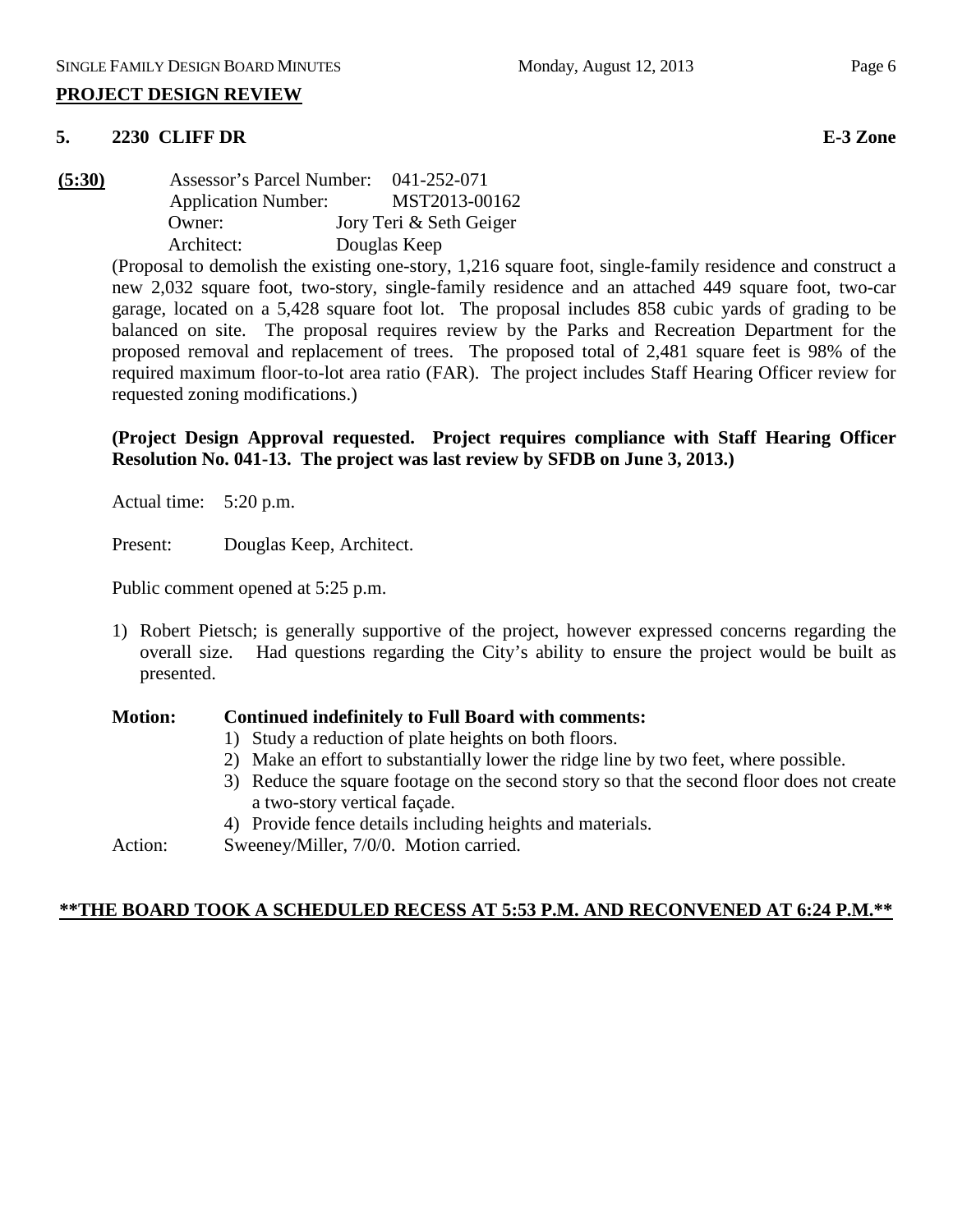# **CONCEPT REVIEW - NEW ITEM: PUBLIC HEARING**

#### **6. 3435 MARINA DR A-1/SD-3 Zone**

**(6:20)** Assessor's Parcel Number: 047-022-005 Application Number: MST2013-00281 Owner: Charles Rudd Architect: Paul Zink

> (Proposal to construct a new, two-story, 4,760 square foot, single-family residence, and a 600 square foot three-car garage, located on a vacant 1.12 acre lot in the Hillside Design District and within the appealable jurisdiction of the Coastal Zone. The proposal includes, new site walls and gates, new site landscaping and hardscape, a new pool, and 400 cubic yards of site grading to be balanced on site. The proposed 5,360 square feet residence is 106% of the guideline floor-to-lot area ratio (FAR). The project includes Planning Commission review for a Coastal Development Permit.)

#### **(Comments only; project requires environmental assessment and Planning Commission review for a Coastal Development Permit.)**

Actual time: 6:24 p.m.

Present: Paul Zink, Architect; and Chris Gilliland, Landscape Architect.

Public comment opened at 6:41 p.m.

- 1) Sandy Schoolfield, opposition; expressed concerns regarding privacy, preservation of private and public views, the blocking of natural light, and neighborhood compatibility. Would like the staircase removed and the wood fence to be changed to a black metal fence.
- 2) Hilary Santee, opposition; expressed concerns regarding preservation of private and public views, and neighborhood compatibility.
- 3) Susan Zalow, opposition; expressed concerns regarding the size bulk and scale, landscaping, preservation of private views and neighborhood compatibility. Is opposed to a two-story residence which would not be compatible with the neighborhood; also expressed concerns regarding the use of fill to change the level of the property and landscaping.
- 4) Don Santee, opposition; expressed concerns regarding preservation of public views, neighborhood compatibility, size bulk and scale and the FAR. Is opposed to a two-story residence, and requested that certain conditions be placed on this property to protect the public view, including making it a one story home, the walls being limited to 3 feet, the view corridor should be established and the elevation should not be raised by bringing in additional fill.
- 5) Ronald Greene, opposition; expressed concerns regarding preservation of public views, the use of fill to change the elevation of the property, and the FAR.

Letters of concern from Kitch and Eva Wilson, and Lisa and Michael Moore were acknowledged.

Public comment closed at 6:55 p.m.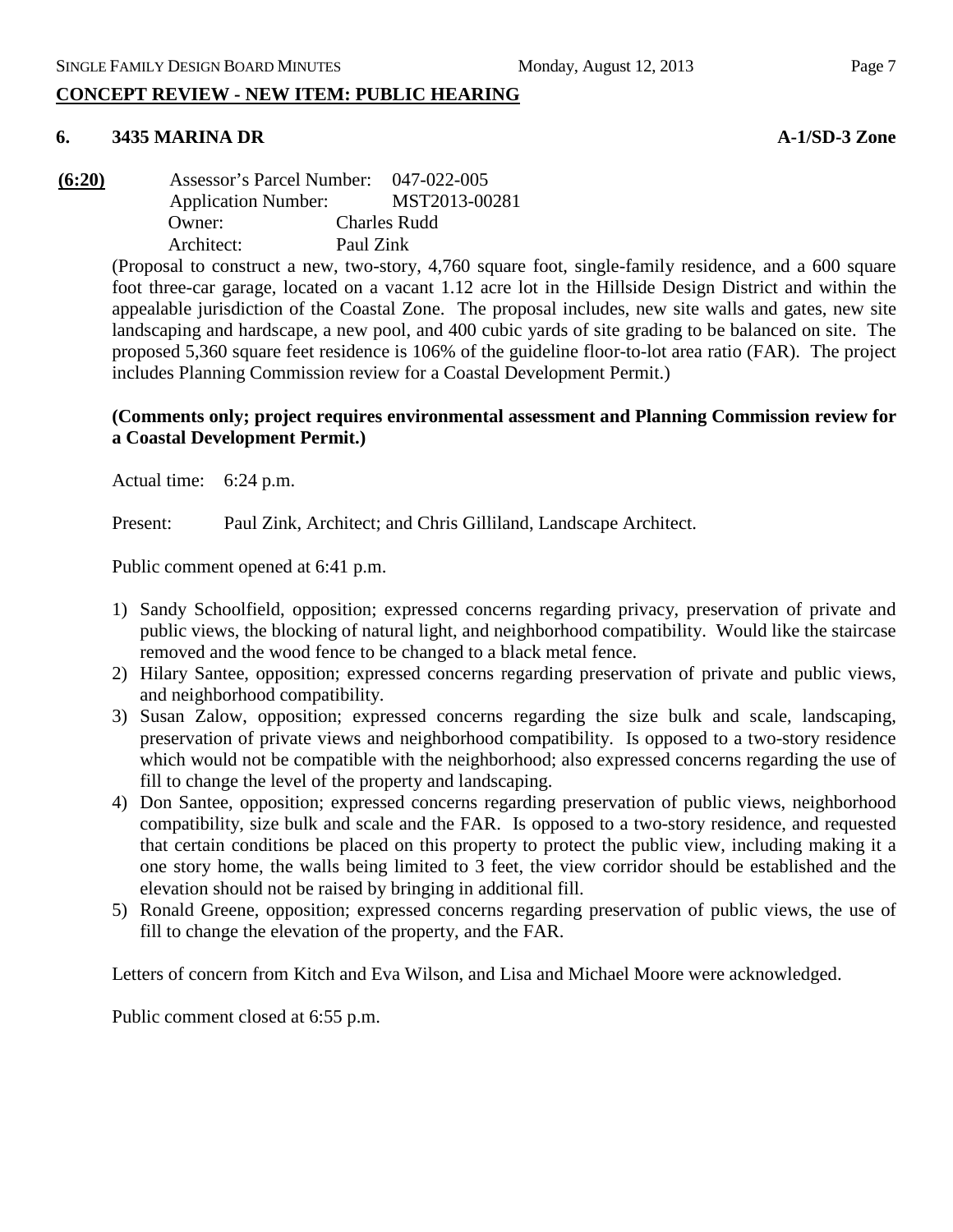# **Motion: Continued four weeks to Full Board with comments:**

- 1) The Board appreciates that the applicant has projected what some of the issues are and has met with the neighbors. The Board wants to see more of that.
- 2) Reduce the size bulk and scale to be closer to the 85% FAR guideline.
- 3) Study the placement of the roof deck and the stairs. Consider how they look from the pedestrian viewpoint.
- 4) Study the entrance.
- 5) Study the orientation of the second floor.
- 6) Provide longitudinal site sections to understand how the grades work and where site views are.
- Action: Bernstein/James, 0/0/0. Motion withdrawn.

## **Motion: Continued four weeks to Full Board with comments:**

- 1) Reconsider the orientation of the second floor.
- 2) If a second floor deck is proposed reconsider the location in conjunction with the restudy of the second floor; and if an exterior staircase is proposed consider relocation to the interior of the site and to preserve the privacy of the adjacent neighbors.
- 3) Consider a different treatment of the entry court walls, in terms of openness.
- 4) Study the chimney on the second floor deck. The Board is not supportive of the current approach.
- 5) Provide longitudinal site sections to understand the site grading in context to the proposed building, and view elements from both the public streets.
- 6) Consider how to treat the interior staircase and interior foyer volume as it relates to the second floor orientation.
- 7) Reduce the total square footage to be closer to the 85% FAR guideline.

Action: Sweeney/Bernstein, 5/0/0. (Miller and Pierce stepped down.)

Note: There was a discussion that a two-story design is neither approved nor denied; the Board is willing to review another two-story design approach.

#### **FINAL REVIEW**

#### **7. 527 LA MARINA DR E-3 Zone**

**(7:05)** Assessor's Parcel Number: 035-211-013 Application Number: MST2013-00111 Owner: Paul J Rubel Designer: Theo Bessin

(Proposal to construct a new, 565 square foot, second-story addition above the existing garage and a new, 105 square foot, first-story addition to an existing, one-story, 1,835 square foot single-family residence, with an attached, 400 square foot, two-car garage. The proposal includes a new, 202 square foot, second-level deck, replacement of an existing, first-level elevated deck with a new cedar deck at grade, and a new 42-inch tall wood fence. The proposed total of 2,905 square feet, located on a 12,197 square foot lot in the Hillside Design District, is 73% of the required floor-to-lot area ratio (FAR).)

# **(Final Approval is requested. The project was last reviewed on May 20, 2013.)**

Actual time: 7:33 p.m.

Present: Paul Rubel, Owner.

Public comment opened at 7:42 p.m. As no one wished to speak, public comment was closed.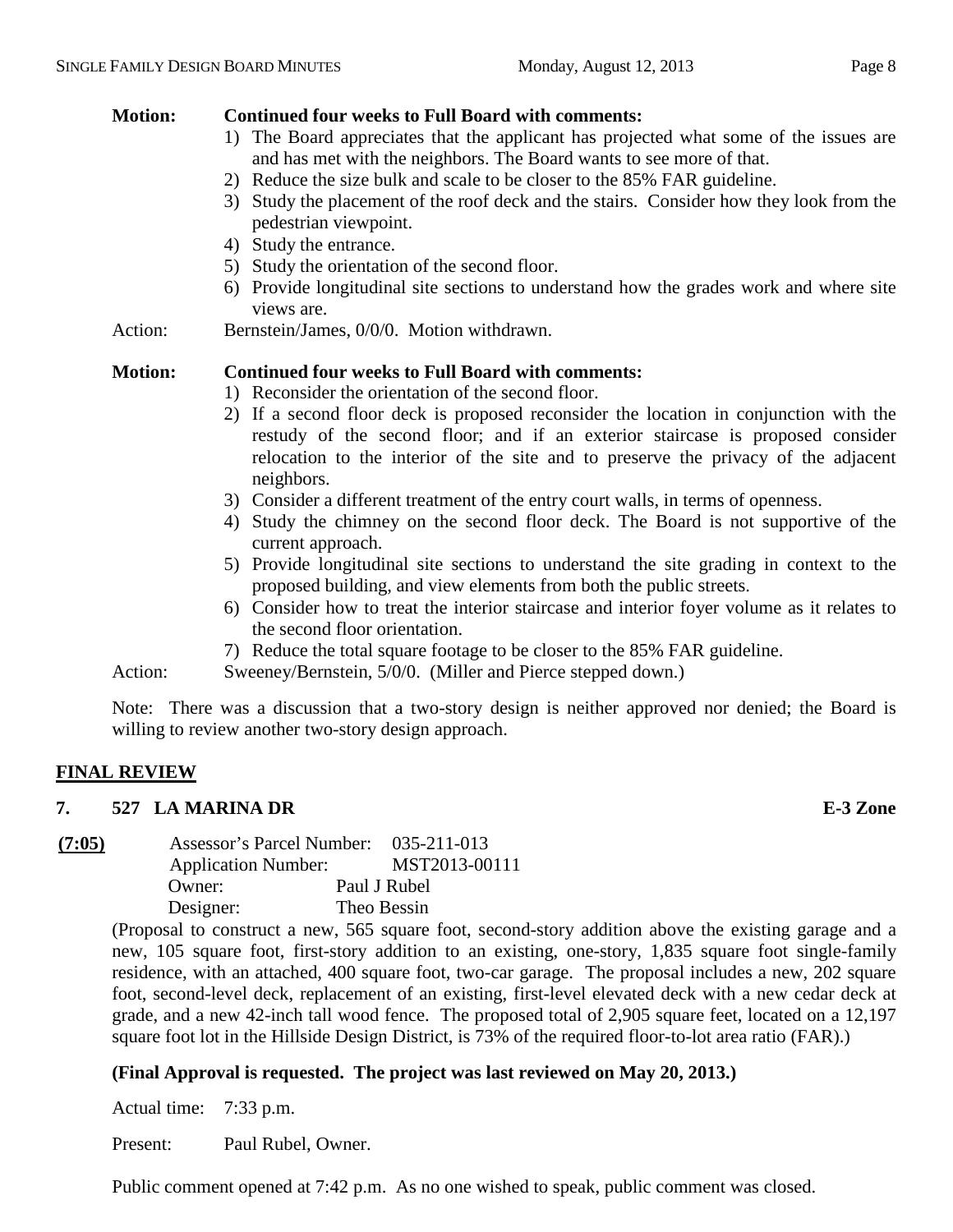# **Motion: Continued one week to Consent with comments:**

- 1) Use a low water ground cover for all slopes wrapping around the property.
- 2) Use a shrub that will stay low in height on perimeter beside the driveway.

Action: Pierce/Sweeney, 6/0/0. Motion carried. (Zimmerman absent).

# **SFDB-CONCEPT REVIEW (CONT.)**

# **8. 1727 SANTA BARBARA ST E-1 Zone**

| (7:30) | Assessor's Parcel Number: 027-111-017 |                      |
|--------|---------------------------------------|----------------------|
|        | <b>Application Number:</b>            | MST2013-00276        |
|        | Owner:                                | Peter & Dorian Hirth |
|        | Engineer:                             | Windward Engineering |
|        | Applicant:                            | Ken Dickson          |
|        | Architect:                            | Mark Wienke          |
|        | Landscape Architect: Barefoot Designs |                      |

(This is a revised proposal to construct a new, two-story, 3,182 square foot, single-family residence, with an attached, 500 square foot, two-car garage, located on a 10,200 square foot lot. The proposed total of 3,682 square feet is 98% of the maximum floor-to-lot area ratio (FAR). This proposal replaces. The original project approved in 2008. The original proposal involved the construction of a new, twostory, 3,731 square foot, single-family residence, including a detached, two-car garage. The original project obtained a Planning Commission approval for an FAR modification to allow the building height to exceed 25 feet in combination with an FAR greater than 85% of the maximum FAR. An FAR modification is no longer required as the revised project has been reduced to not exceed the maximum building height of 25-feet. The revised design also includes a revised architectural style. The proposal includes the removal of approximately seven Pittosporum trees and one existing cedar tree.)

# **(Second concept review. The project was last reviewed by SFDB on July 15, 2013. The previous project was approved by SFDB on February 19, 2008.)**

Actual time: 7:49 p.m.

Present: Mark Wienke, Architect; and Jessica Harlin, Landscape Architect.

Public comment opened at 8:06 p.m.

- 1) Mary Suding; expressed concerns with the quality of architecture and neighborhood compatibility.
- 2) Phil Suding; expressed concerns regarding neighborhood compatibility. Expressed he was satisfied with the landscape architecture.

Public comment closed at 8:08 p.m.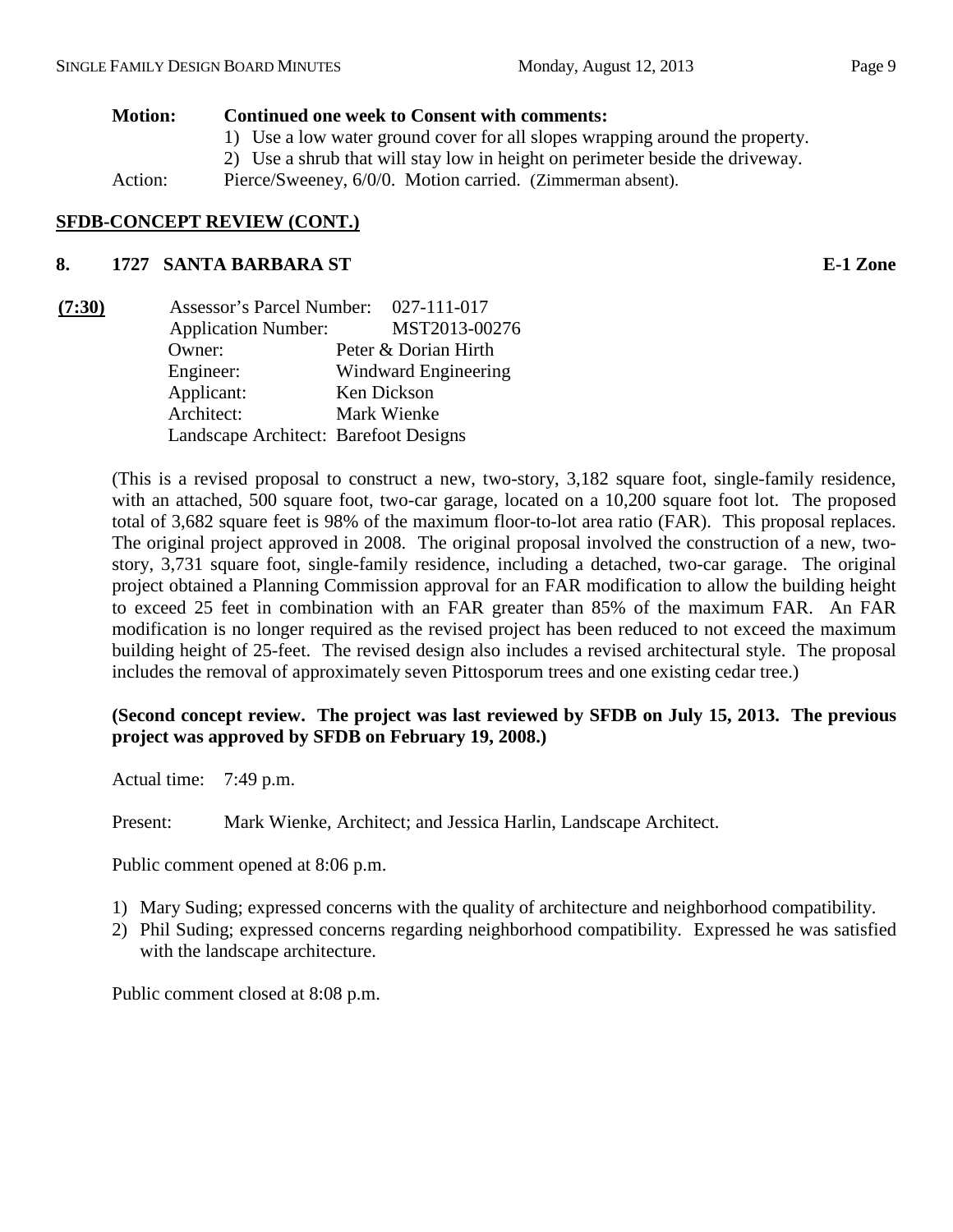# **Motion: Continued indefinitely to Full Board with comments:**

- 1) The Board finds the general approach to the front property line wall and hedge is acceptable.
- 2) Reintroduce a replica of the original columns on each side of the driveway, as requested at the July 15, 2013, hearing.
- 3) The Board understands that the new driveway width must meet current zoning standards therefore the reintroduction of the original gates in a fixed open position perpendicular to driveway entry is acceptable.
- 4) The Board could embrace the current design approach, but request a reduction in size, moving closer to the 85% floor-to-lot area ratio (FAR).
- 5) Study a reduction in height of the main entry element.
- 6) Study the French doors coming off the second floor.
- 7) Study smaller windows to the south.
- 8) Study the window openings on the front elevation of the garage.
- 9) Provide detailing of corbels and beam outriggers.
- 10) Study the hallway connecting element between the garage and the main portion of the house to be more transparent to the entry court.
- 11) Study the proportions and sizes of the doors and windows on the entire front elevation.
- 12) The Board appreciates the effort to introduce some whimsy at the chimney cap but wants to see a further study of the intent, and would also like the chimney to be scaled back proportionately.
- 13) Provide further study/information on planter boxes at the second floor windows.
- 14) The Board finds the general landscape approach is acceptable.
- 15) The proposed 60 inch box tree to replace the cedar tree appears to be acceptable.
- 16) Study re-evaluation of the ground covers.
- 17) Study the back arches for a smoother transition.
- 18) Consider a mirador on right side elevation and/or the front elevation.
- Action: Sweeney/Bernstein, 6/0/0. Motion carried. (Zimmerman absent).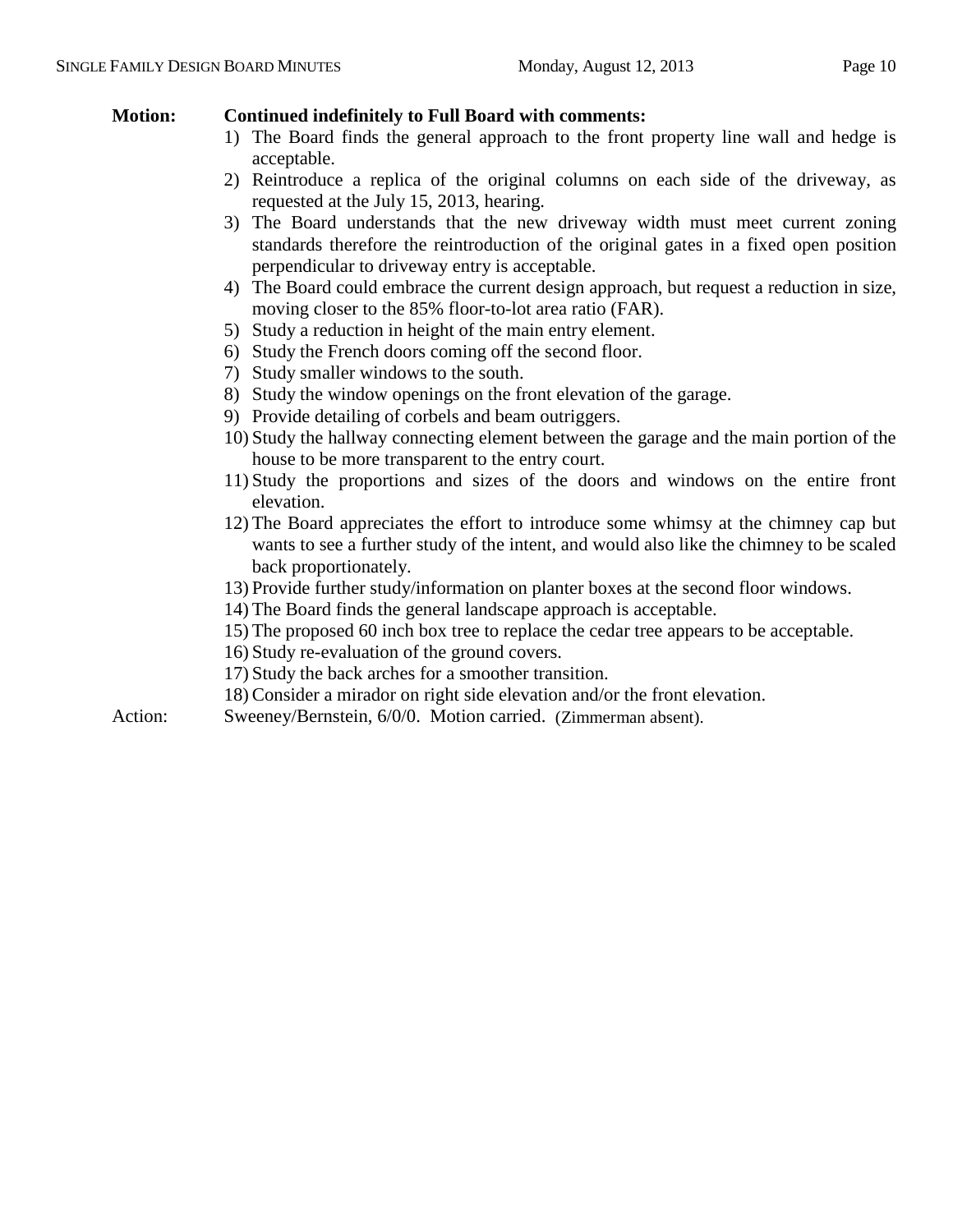# **CONSENT CALENDAR (11:00 A.M.)**

Items on Consent Calendar were reviewed by Lisa James and Brian Miller.

# **REVIEW AFTER FINAL**

# **A. 616 E VALERIO ST R-2 Zone**

| Assessor's Parcel Number:  | 027-270-003                |
|----------------------------|----------------------------|
| <b>Application Number:</b> | MST2013-00030              |
| Owner:                     | Catherine Edwardson        |
| Architect:                 | Harrison Design Associates |

(Proposal to convert an existing duplex into a new 3,454 square foot, three-story single-family residence with an attached 462 square foot two-car garage. The proposal includes an interior remodel of the existing 552 square foot basement and converting 54 square feet of existing basement crawl space into a new habitable floor area. Exterior alterations include eliminating the gable roof element at the front elevation, demolish and rebuild the 68 square foot front porch, demolish the existing 225 square foot second story deck and replace with a new 396 square foot second story deck, addition of new Juliette balconies, and door and window alterations. The proposed development total of 3,916 square feet, located on a 10,704 square foot parcel, is 103% of the floor-to-lot-area ratio (FAR) guideline for an (R-2) two-family residentially zoned parcel.)

**(Review After Final to remove the exterior stairs at the laundry room, to increase the size of the rear deck and add a new set of exterior stairs, relocate an existing gate, revised doors on the south elevation, revised guard rails and surface decking material, revised bay window on the east elevation, and revised roof color.)**

**Referred to Full Board. (Applicant was absent).**

# **REVIEW AFTER FINAL**

# **B. 1701 LA VISTA DEL OCEANO DR E-1 Zone**

| Assessor's Parcel Number: 035-180-009 |                                |
|---------------------------------------|--------------------------------|
| <b>Application Number:</b>            | MST2005-00017                  |
| Owner:                                | King Heirs, LLC                |
| Owner:                                | The Mesa At Santa Barbara, LLC |
| Agent:                                | <b>Brent Daniels</b>           |
| Architect:                            | <b>Zehren And Associates</b>   |
|                                       |                                |

(See MST2003-00227 for master case. Proposal to construct a 4,517 square foot single family residence at 1701 La Vista Del Oceano (Lot 1) with a 681 square foot two-car garage on a 16,370 square foot lot in The Hillside Design District.)

# **(Review After Final for a revised pool configuration and associated hardscape and landscape.)**

# **Approval as submitted of Review After Final.**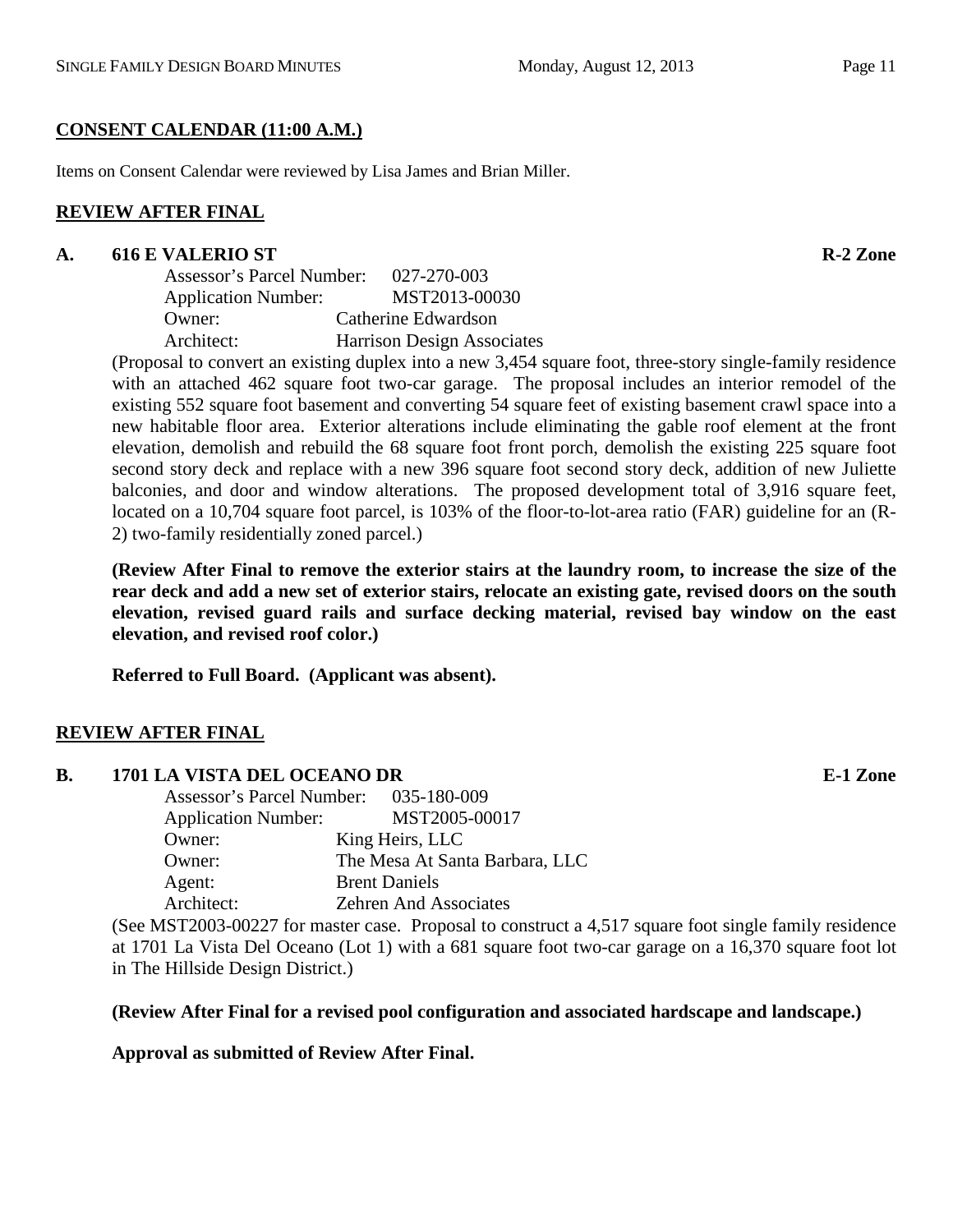#### **FINAL REVIEW**

#### **C. 1820 ANACAPA ST E-1 Zone**

| Assessor's Parcel Number:  | 027-041-016           |
|----------------------------|-----------------------|
| <b>Application Number:</b> | MST2013-00127         |
| Owner:                     | <b>Graham M Lyons</b> |
| Architect:                 | Kent Mixon            |

(Proposal to construct 88 square feet of one-story additions and exterior alterations to an existing, 4,282 square foot, two-story, single-family residence, including an attached three-car garage, resulting in a proposed residential total of 4,370 square feet. The proposal includes replacement of all windows, addition of new dormer roofs, and an 82 square foot deck addition. The proposed residential development of 5,266 square feet, which includes a detached 1,198 square foot pool cabana structure, and associated site storage area, located on a 27,817 square foot lot, is 110% of the guideline floor-to-lot area ratio (FAR). The proposal will address zoning violations identified in enforcement case ENF2012- 00332.)

#### **(Final Approval requested.)**

#### **Final Approval as submitted.**

#### **PROJECT DESIGN AND FINAL REVIEW**

#### **D. 165 CEDAR LN E-1 Zone**

| Assessor's Parcel Number:  | 015-083-003   |
|----------------------------|---------------|
| <b>Application Number:</b> | MST2013-00012 |
| Owner:                     | Paul H Tucker |
| Architect:                 | David Mendro  |

(Proposal for additions and alterations to an existing one-story 2,088 square foot single-family residence, located on a 13,796 square foot lot in the Hillside Design District. The proposal includes the conversion of the existing 459 square foot attached garage to a habitable addition and 125 square feet of new additions. The application is requesting a parking exception to provide one-covered and oneuncovered parking space and involves the construction of a new one-car carport and new permeable paving. Additional site alterations include new site walls and patios, deck additions, alterations to an existing deck, the demolition of an existing concrete patio, and demolition of an 'as-built' storage structure. The proposed total of 2,967 square feet is 70% of the maximum floor-to-lot area ratio (FAR). The project includes Staff Hearing Officer review for requested zoning modifications.)

**(Project Design and Final Approval requested. Project requires compliance with the Staff Hearing Officer Resoution No. 015-13.)**

**Project Design Approval and Final Approval as submitted with the finding that the Neighborhood Preservation Ordinance criteria have been met as stated in Subsection 22.69.050 of the City of Santa Barbara Municipal Code.**